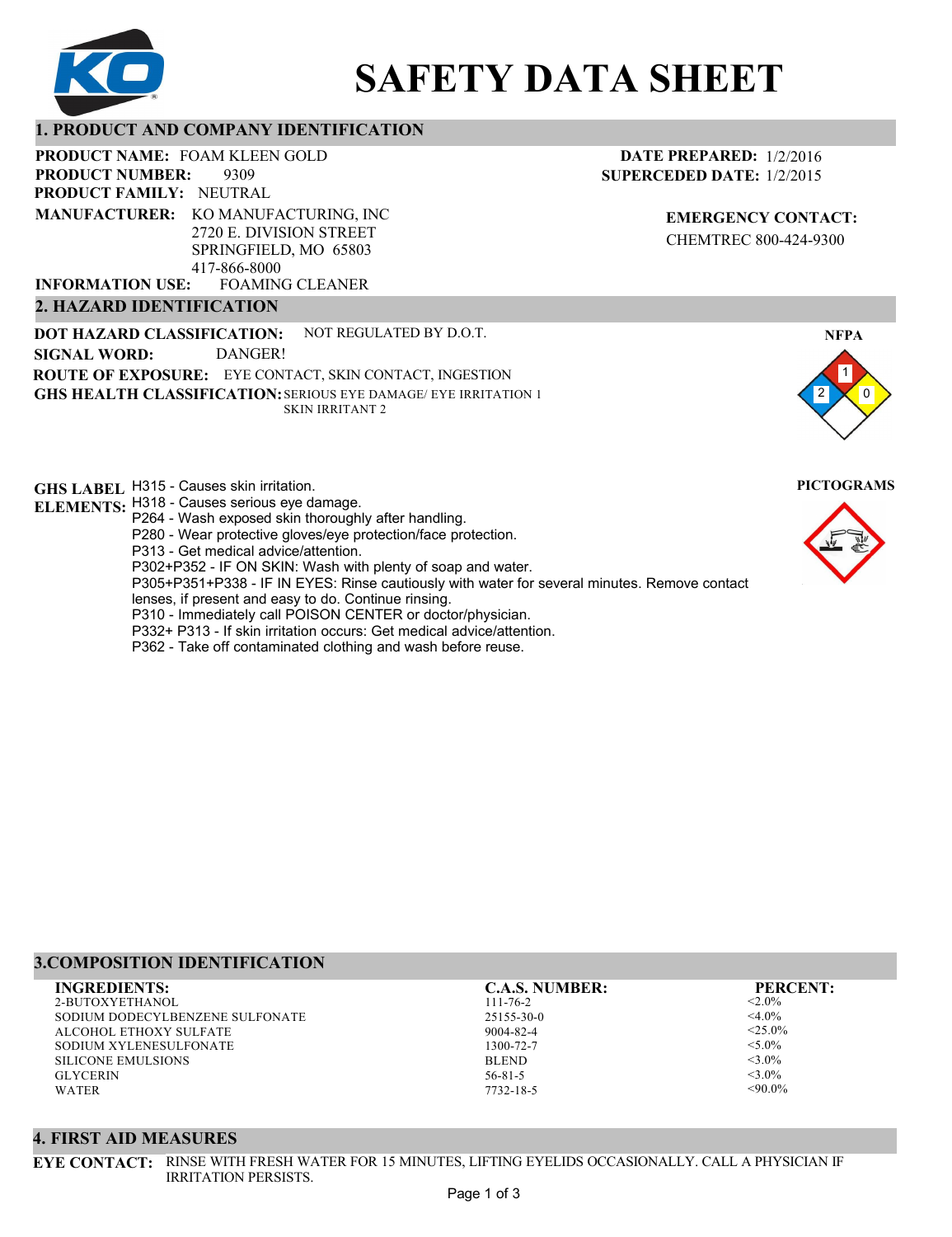#### **4. FIRST AID MEASURES - CONTINUED**

**SKIN CONTACT:** RINSE WITH PLENTY OF FRESH WATER AND REMOVE CONTAMINATED CLOTHING IMMEDIATELY. CALL A PHYSICIAN IF IRRITATION PERSISTS.

**INGESTION:** RINSE MOUTH WITH FRESH WATER. DO NOT INDUCE VOMITING. CALL A PHYSICIAN IMMEDIATELY. IF CONSCIOUS, GIVE LARGE QUANTITIES OF WATER. DO NOT GIVE ANYTHING BY MOUTH IF UNCONSCIOUS.

**INHALATION:** IF OVERCOME BY EXPOSURE, REMOVE VICTIM TO FRESH AIR IMMEDIATELY. GIVE OXYGEN OR ARTIFICIAL RESPIRATION AS NEEDED. CALL A PHYSICIAN IMMEDIATELY.

#### **5. FIRE FIGHTING MEASURES**

**FLAMMABLE PROPERTIES:** NON FLAMMABLE.

**FLASH POINT:** >200 F

**SUITABLE EXTINGUISHING MEDIA:** DRY CHEMICAL, FOAM OR CARBON DIOXIDE, WATER SPRAY.

**UNSUITABLE EXTINGUISHING MEDIA:** NOT ESTABLISHED.

**SPECIFIC HAZARDS ARISING** NONE KNOWN.

**FROM THE CHEMICAL:**

**PROTECTIVE EQUIPMENT AND** WEAR SELF-CONTAINED BREATHING APPARATUS (PRESSURE DEMAND MSHA/NIOSH

**PRECAUTIONS FOR FIREFIGHTERS:** APPPROVED) AND FULL PROTECTIVE GEAR.

#### **6. ACCIDENTAL RELEASE MEASURES**

**PERSONAL PRECAUTIONS:** AVOID CONTACT WITH EYES AND SKIN. SPILL AREA MAY BE SLIPPERY. WEAR PROPER PROTECTIVE EQUIPMENT WHEN DEALING WITH RELEASE.

**ENVIRONMENTAL PRECAUTIONS:** CONTAIN SPILL TO AVOID RELEASE TO THE ENVIRONMENT. KEEP CONTAINER TIGHTLY CLOSED WHEN NOT IN USE.

**METHODS FOR CONTAINMENT** COLLECT FOR DISPOSAL USING AN INERT ABSORBENT MATERIAL AND TRANSFER TO A **AND CLEAN-UP:** CONTAINER FOR REUSE OR DISPOSAL

#### **7. HANDLING AND STORAGE**

**HANDLING:** HANDLE WITH CARE AND AVOID CONTACT WITH EYES AND SKIN. ALWAYS WEAR PROPER CHEMICAL RESISTANT PROTECTIVE EQUIPMENT 29CFR1910.132-138. WASH THOROUGHLY AFTER HANDLING.

**STORAGE:** STORE IN A COOL, DRY PLACE. KEEP OUT OF REACH OF CHILDREN. KEEP LID TIGHTLY CLOSED WHEN NOT IN USE.

#### **8. EXPOSURE CONTROLS/PERSONAL PROTECTION**

**ENGINEERING CONTROLS:** NONE REQUIRED UNDER NORMAL USE.

**EYE / FACE PROTECTION:** CHEMICAL SAFETY GLASSES.

**SKIN PROTECTION:** CHEMICAL RESISTANT GLOVES.

**THRESHOLD LIMIT VALUE (TLV):** 2-BUTOXYETHANOL, 20 PPM

#### **9. PHYSICAL AND CHEMICAL PROPERTIES**

**PHYSICAL STATE:** LIQUID. **APPEARANCE: ODOR: BOILING POINT: FREEZING POINT:** NOT ESTABLISHED. **SPECIFIC GRAVITY:** 1.03 **pH (1%): EVAPORATION RATE:** NOT ESTABLISHED. **FLASH POINT: LOWER FLAMMABILITY/EXPLOSIVE LIMIT:** NOT ESTABLISHED. **UPPER FLAMMABLE/EXPLOSIVE LIMIT:** NOT ESTABLISHED. NOT ESTABLISHED. 8.0-9.0  $>200$  F YELLOW LIQUID. PINA COLADA SCENT. **VISCOSITY: REALITIVE DENSITY:** 8.6 LBS./GL. **SOLUBILITY: VAPOR PRESSURE:** NOT ESTABLISHED. **VAPOR DENSITY:** NOT ESTABLISHED. **DECOMPOSITION** NOT ESTABLISHED. **TEMPERATURE: PARTICAL COEFFICIENT:** NOT ESTABLISHED. **N-OCTANOL/WATER** NOT ESTABLISHED. SOLUBLE.

**AUTO-IGNITION TEMPERATURE:** NOT ESTABLISHED.